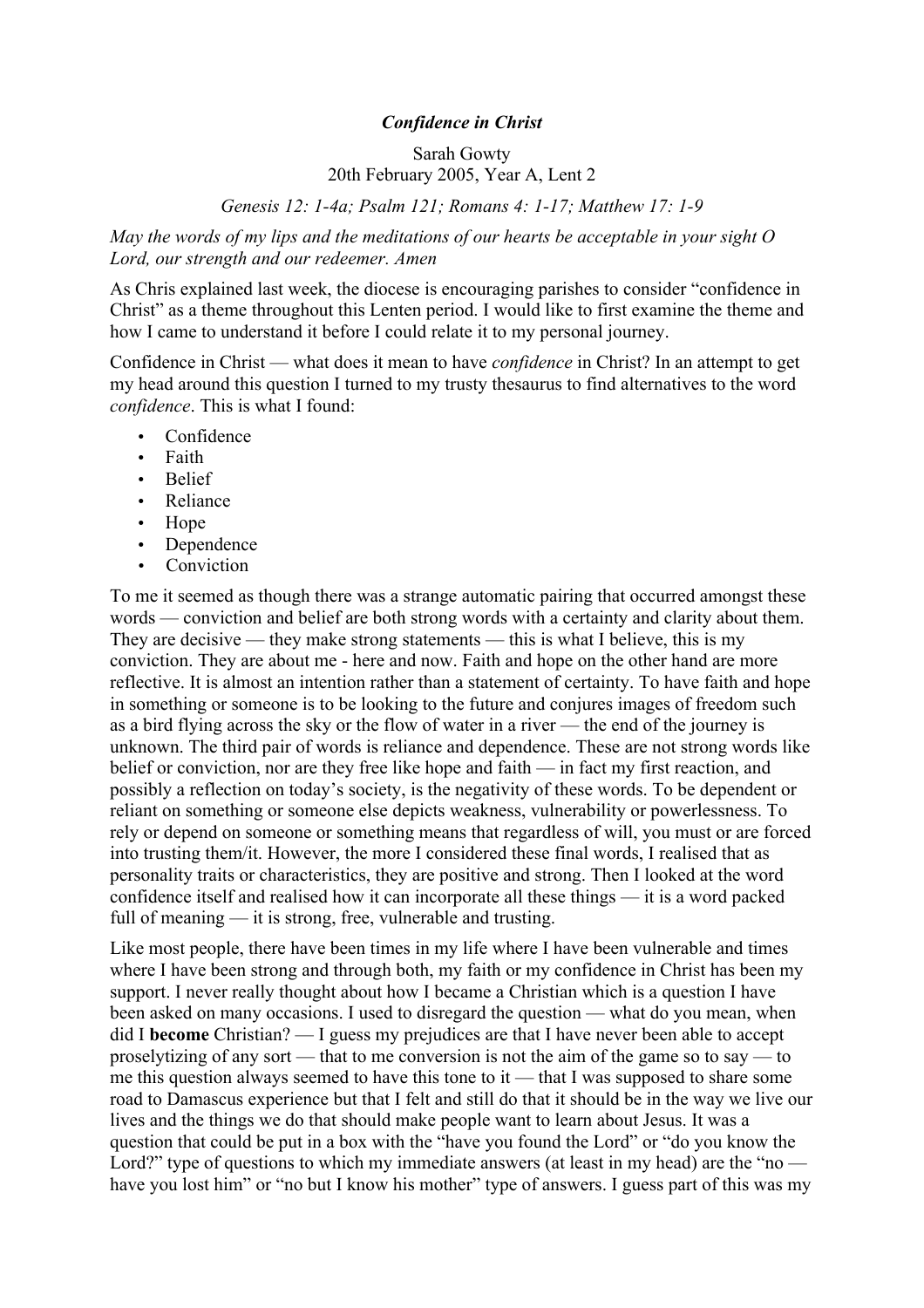own attempt to understand how my faith, how being Christian fitted into a world so estranged to the practising of religion. I didn't stop to think why these questions may be so important to someone else — to someone who had not grown up with the same influences I had. I had taken my faith for granted.

It was in Thailand four years ago that I was confronted with this question again. I had somehow befriended a nurse from the university I was studying at and she asked if I would accompany her to her own church, a Baptist Church in Chonburi which was in the next town. I had my hesitations but decided to go this once. The first question I was asked when I arrived at the church was "when did I become Christian". At first I found myself wincing inside as I normally did but explained that both my parents where Christian and so I have always been. This delighted them but I couldn't work out why — was this so special? I talked to them about their families to find that most of them were still Buddhist. I have always felt a calmness about Buddhism and admire its principles but for these women the fact that their families were still Buddhist was a source of unhappiness as they had not found eternal life through Christ. It was through this conversation that I began to understand their question a little better. To them, the decision to follow Christ was to disregard the beliefs and practices of their families and friends. It was to turn from what they had known growing up to turn towards Christ. A decision I am sure was not made lightly. In the readings today we find Abraham being asked by God to "go from your country and your kindred and your father's house to the land that I will show you". Like Abraham these women make the decision to follow God's wishes for them and be different - To be different from those around them. We all know how easy it is to join the crowd, that it takes courage to be different. Jesus Himself was different. He offered a different relationship with God. It would have been a much easier life for Him if He had decided to join the crowd instead. We should have confidence and courage to follow Christ's example and that of Abraham to be different to those whose lives and deeds are in opposition to what we are taught through the scriptures. I didn't have a chance to ask them why they became Christians themselves, but I found I was at the beginning of a journey of faith and understanding of my own.

When did I become Christian? In John's gospel today we read of being reborn of the spirit to enter the Kingdom of God. We have a tradition of welcoming people into the faith and into confidence in Christ through Baptism. Did I become Christian when I was Baptised as a child? Although this was not a decision I made for myself but one that was made for me by my parents and God Parents — one that I made last year on Zara Mann's behalf as her God Mother. Was I born Christian because I was born to two white Anglo-Saxon parents who were both practising Christians? But not everyone who has been brought up in the tradition of Christ has chosen to believe themselves. In our reading from Romans today we are told that it is through faith that Abraham and his descendants were to inherit the world. It was a choice made to have faith in God, to follow the journey of faith and not just accept what we have merely inherited.

If I had been born into another family and culture would I be standing here today? Would I be Christian? Would I choose Christ? I respect the teachings of other faiths and acknowledge that people who truly live by them, live fulfilled lives like those who truly live by the teachings of Christ. So, as a non-believer would I convert? This I honestly cannot answer. And this makes me sad. Not because I feel I would be living an unfulfilled life by practising another faith, but because standing before you today I am Christian and I take comfort in having confidence in Christ. So when did this happen? When did I become Christian if not because of birth or even rebirth through Baptism?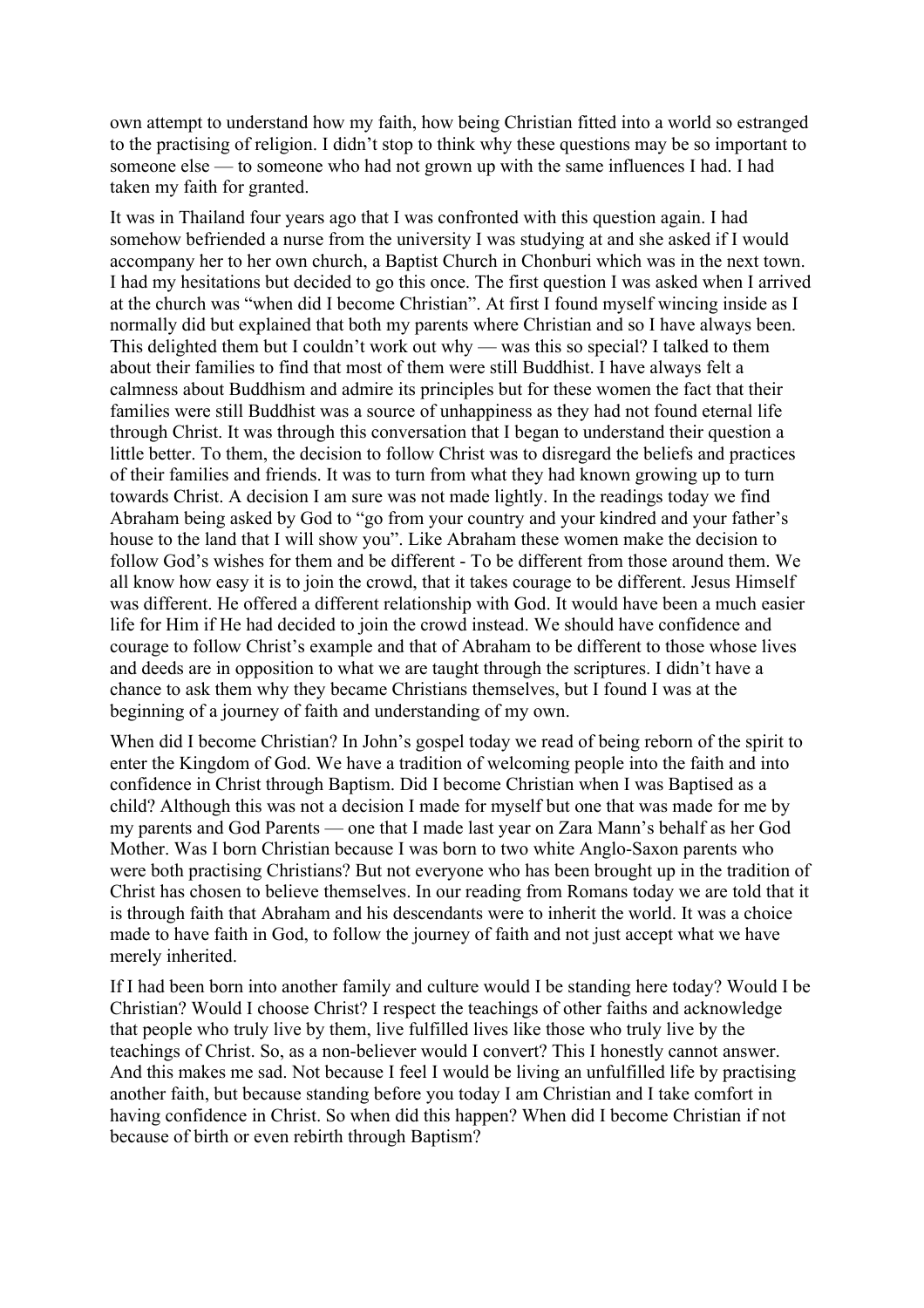We believe that through Baptism we are cleansed by the Holy Spirit and as Rev. William Barclay writes in his first volume on the Gospel of John, "water and the spirit stand for the cleansing and the strengthening power of Christ, which wipes out the past and which gives us victory in the future." But is this enough? Is this the complete rebirth that Christ talks to Nicodemus about in the Gospel? I think that while it is important, it is not enough to simply allow ourselves to be cleansed by the Spirit. I feel that the rebirth comes from this **as well as** having confidence in Christ. Having a relationship with Christ that is vulnerable but gives us strength, it is full of faith and hope, it is dependent and reliable. Again I turn to Rev. Barclay to express this in one simple sentence. "The change comes when we love Jesus and allow Him into our hearts". I became Christian when I allowed Christ into my heart. I cannot be scientific about it — I do not have a time or a date. I am not be able to say when I chose to believe as I did not have a road to Damascus experience, nor was I called to faith as dramatically as Abraham, nor was it documented like the Disciples. But I know I became Christian when I allowed Christ into my heart - when I began to have confidence in Him.

So why did I choose to allow Christ into my heart? How is this reflected in my life? I try to live a good life, to be an example of Christ. And last year I was paid the biggest compliment I can imagine. I was talking to a new colleague about a number of issues and it came up in the conversation that I worship here at St Philips. To my astonishment, she turned to me and said I knew you were Christian. I didn't know how I should respond — I asked her why. She said that my demeanour had an element of goodness and peace and inner calm about it that she thought reflected faith in Christ. I hope and pray that I continue to have the courage to allow Christ into my heart to live and work as an example of Christ in the world. It is a relationship with Christ that is sometimes vulnerable and sometimes strong; is dependable and reliant; has hope.

A number of years ago I was not in a good place emotionally. I was depressed. No-one really knew as I was good at hiding it. I guess I did not feel I had any right to feel the way I did — I had been brought up in a good home with very supportive family and friends around me, I had been privileged to travel the world at a young age, and was then studying a course at university that I thoroughly enjoyed. But I was depressed and there were a number of reasons to make me so that I don't want to go into today. Through this time there was one place I found true comfort. This was in prayer. Because I did not have to pretend I was ok - God already knew. While I felt vulnerable at having the walls that I had built up around me taken away, I also found it comforting especially as I tried to deal with my "demons". Coincidentally it happened to be Lent and we were approaching Good Friday. And it was during a quiet and unnoticed visit to St Philip's that I had a very personal and powerful experience.

I knelt watching this simple but stunning cross, praying, trying to work through my problems. I started to think about the Easter story. I reflected on the humanity of Christ — of His personal and very human experience on the cross. And as I stayed there praying to Christ, I felt a sense of freedom come over me — like I had been able to stand up tall — it was a realisation that I could overcome these demons - that I had begun the healing process. I am not claiming some miraculous exorcism as it might seem. I **am** claiming that confidence in Christ —trusting Christ— opening my heart to Him at a time when I was most vulnerable gave me the strength to overcome the issues I was dealing with.

Like most people there have been times in my life where I have been vulnerable and thankfully, there have been more times where I have been strong, and my faith or confidence in Christ has been my support. To me, confidence in Christ is the realisation that in Christ there is hope, there is strength, there is trust, there is freedom and there is joy. I rejoice in the